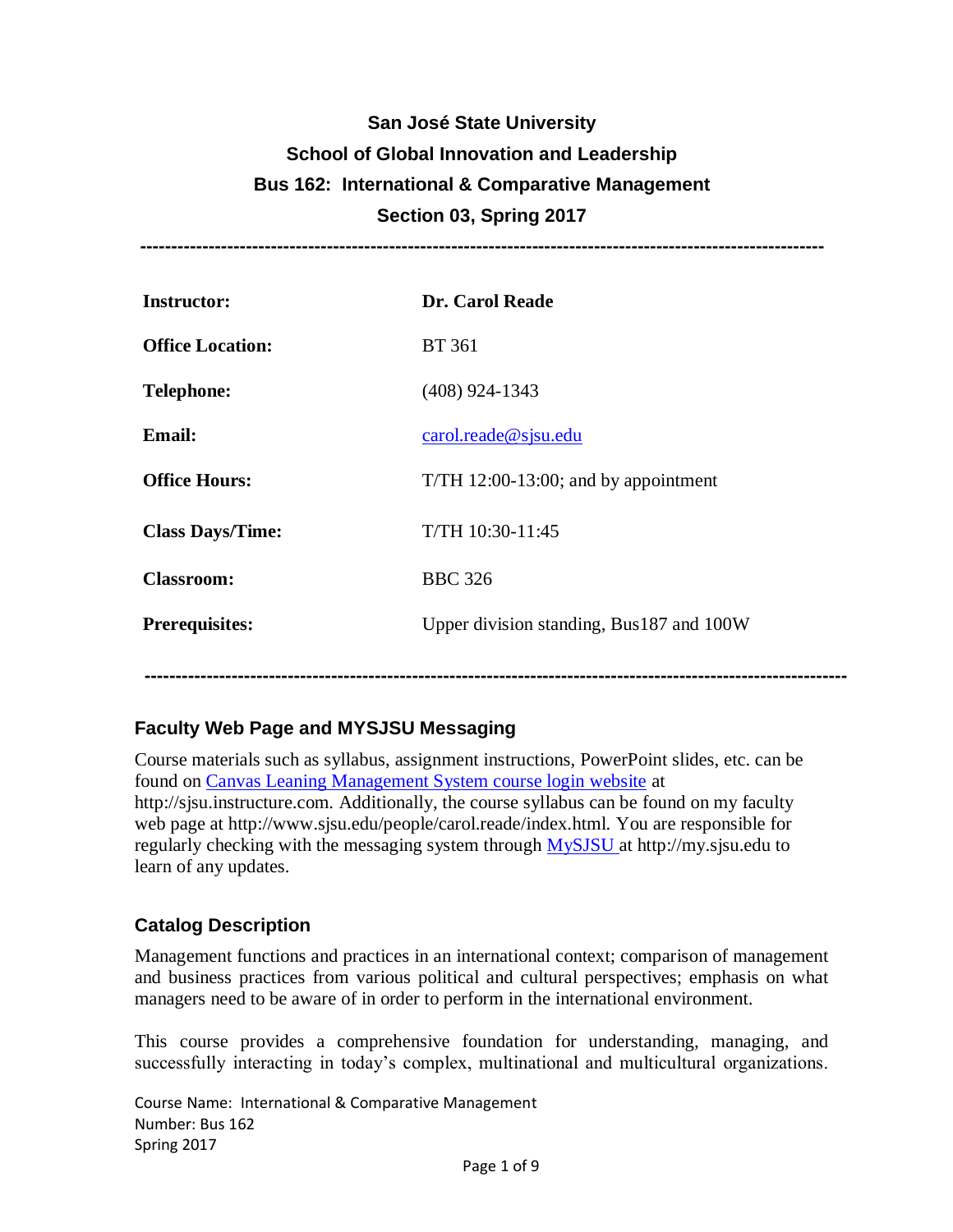You will gain 1) an understanding of the key issues and challenges facing multinational enterprises in the management of their cross-border operations, particularly those of an intercultural nature; 2) insights into the historical, institutional, and cultural factors influencing management practices around the globe; and 3) an enhanced ability to work effectively with people from various cultures. The course provides in-depth country comparisons and offers skills for successfully working overseas. The course is designed with lectures, case analyses, experiential exercises, video film discussions, and possible guest speakers. The course covers a range of learning opportunities, including lectures, cases, video film discussions, group projects, and experiential exercises.

# **Course Learning Outcomes (CLO)**

As a result of successful participation in the course, and assessed by completion of an in-depth country project, students will achieve the following learning outcomes.

CLO1 Demonstrate knowledge of the influence of culture on management practices around the world and the implications of these on strategy and operations;

CLO2 Apply concepts of international management to effectively work in and lead a multicultural team of students;

CLO3 Demonstrate in-depth country expertise relevant to international management;

CLO4 Develop an essay that showcases research, analytical, and writing skills relevant to international management.

# **Required Texts/Readings**

## **Textbook**

Luthans, F. and Doh, J. (2015) *International Management: Culture, Strategy, and Behavior, 9* th edn., McGraw-Hill. ISBN-13: 978-0077862442. The text, referred to as 'LD' in the syllabus, is available at the Spartan Bookstore in printed and other (less expensive) formats.

## **Other Readings**

Any other required readings will be posted on Canvas unless otherwise specified. Additionally, students are expected to keep abreast of contemporary developments in global business by reading, for example, the *New York Times*, *Wall Street Journal*, *Financial Times*, or other major daily, as well as selectively reading various journals such as *The Economist, Forbes, Fortune, Business Week, Foreign Affairs*. These can be found in the MLK library.

## **Library Liaison**

The MLK library has developed the following online site especially for Bus 162 research: [http://libguides.sjsu.edu/bus162.](http://libguides.sjsu.edu/bus162) Here you can find databases with country and international management information. Our library liaison is Dr. Diana Wu. Her email address is: Diana.Wu@sjsu.edu.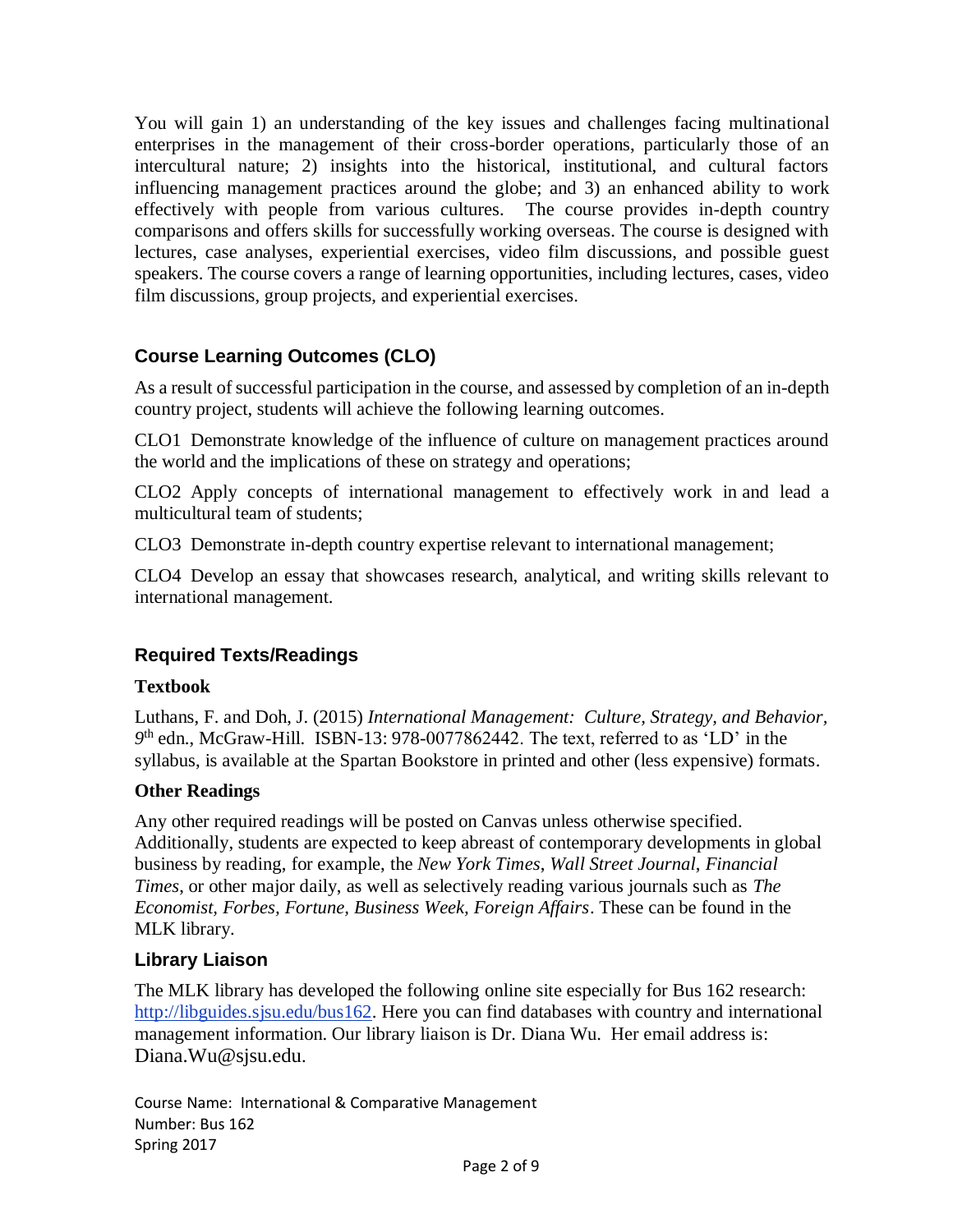## **Course Requirements and Assignments**

#### **Participation (10%):**

Your presence and active participation in class is important. Participation includes evidence of thorough prior preparation of course materials, engaging in discussion, exercises, etc. Absence from class sessions not only hinders your acquisition of the material and learning, but also deprives the remaining students of your contribution. Please email me before class if you cannot attend due to unavoidable reasons (illness, accident). If class is missed, please get notes from your classmates. You are responsible for class material and announcements made in class. Showing respect for the learning environment counts heavily towards the participation grade. See classroom protocol.

## **Assignments (45%):**

All assignments are to be submitted to Canvas (not in class and not by email attachment) unless otherwise specified. See Canvas for assignment guidelines and. *Late submissions will NOT be accepted.*

#### *Country Project (40%)*

You will engage in an in-depth study of a country. The objective is to prepare a US manager for an assignment in the target country. The project (see details on Canvas) includes a team assignment and an individual assignment, as follows:

1. Regional Report and Presentation: (Team assignment: 15%)

The report provides a contextual analysis of the regional area in which the target countries of all team members are located, together with a comparative macro analysis of the political, economic, legal, and corruption environments of each target country. Your regional team will give a presentation.

2. Final Project Paper and Panel Participation: (Individual assignment: 25%)

This is the culminating project for this course. It consists of a micro analysis of the managerial values and practices in your selected country and how they compare to US managerial practices. You will participate in an interactive panel at the end of term, where you will discuss some aspect of your Final Project Paper.

#### *Reflection Statement (05%)*

Near the end of term, you will be asked to write a brief reflection statement that summarizes the key lessons, insights and skills that you have learned in the course with regard to managing in multicultural contexts. This also involves submitting a 'Postcard to a Friend.' See Canvas for instructions.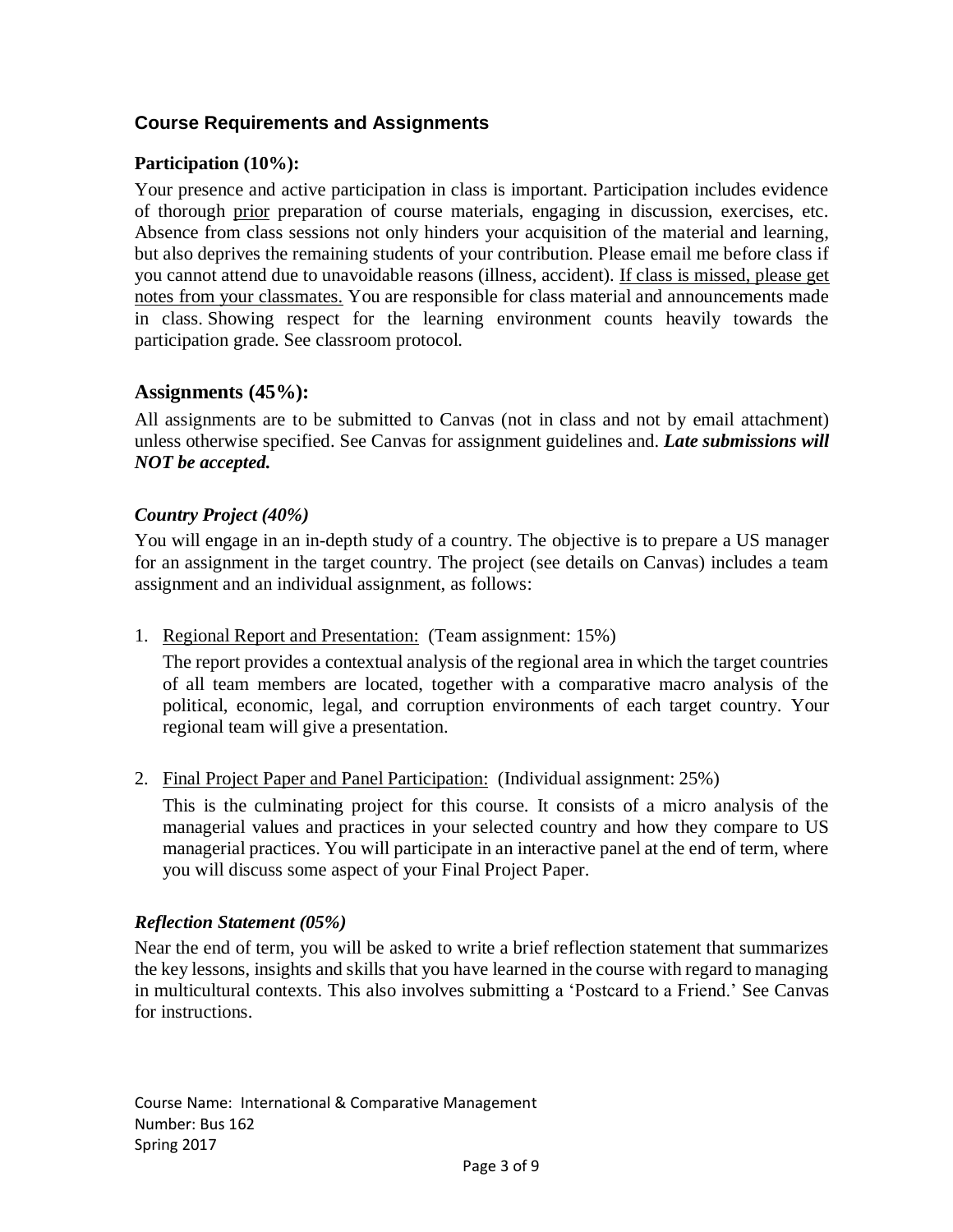## **Examinations: (45%: Midterms, 20%; Final, 25%)**

There will be two midterm exams (20% of the grade, 10% each) and a final exam (25% of the final grade) comprised of multiple-choice, short-answer, and short-essay questions. Bring SCANTRON No. 886-E for the exams. *The final exam is comprehensive*.

Exams are closed notes and closed book. Please be aware that you are responsible for all assigned text material, whether or not covered in class, as well as material covered in class such as exercises, discussions, videos and other assigned readings.

Study guide materials. End of chapter questions make a good study guide, since they are the basis of class discussion topics. Also, the lecture slides are available on Canvas, and will be useful for review.

There are no make-up exams. In the event of a serious emergency or documented illness, a make-up exam may be considered in the form of a long (15 page) essay.

#### **Grading Information**

*Grading Scale*

|  |                                                                     | $\mathbf{A} + 97 - 100$ $\mathbf{B} + 87 - 89.99$ $\mathbf{C} + 77 - 79.99$ $\mathbf{D} + 67 - 69.99$ $\mathbf{F} = \text{below } 60$ |  |
|--|---------------------------------------------------------------------|---------------------------------------------------------------------------------------------------------------------------------------|--|
|  | $A = 94 - 96.99$ $B = 84 - 86.99$ $C = 74 - 76.99$ $D = 64 - 66.99$ |                                                                                                                                       |  |
|  | $A = 90 - 93.99$ $B = 80 - 83.99$ $C = 70 - 73.99$ $D = 60 - 63.99$ |                                                                                                                                       |  |

| <b>Grade Distribution</b> | % of Final Grade |
|---------------------------|------------------|
| Participation             | 10%              |
| Assignments               | 45%              |
| Examinations              | 45%              |

## **Classroom Protocol**

All students are expected to display professionalism in preparation for the business world. That means arriving on time, remaining quiet when others are speaking, and paying attention to whoever has the floor in the classroom. Please turn off your cell phones, and refrain from activities that disrupt the class (such as walking in and out of the room while class is in session). While attendance per se shall not be used as a criterion for grading according to Academic Policy F-69-24, you are expected to attend all class meetings since you are responsible for material discussed in class. Also, your active participation is essential to ensure maximum benefit to all class members. For further details see Lucas College and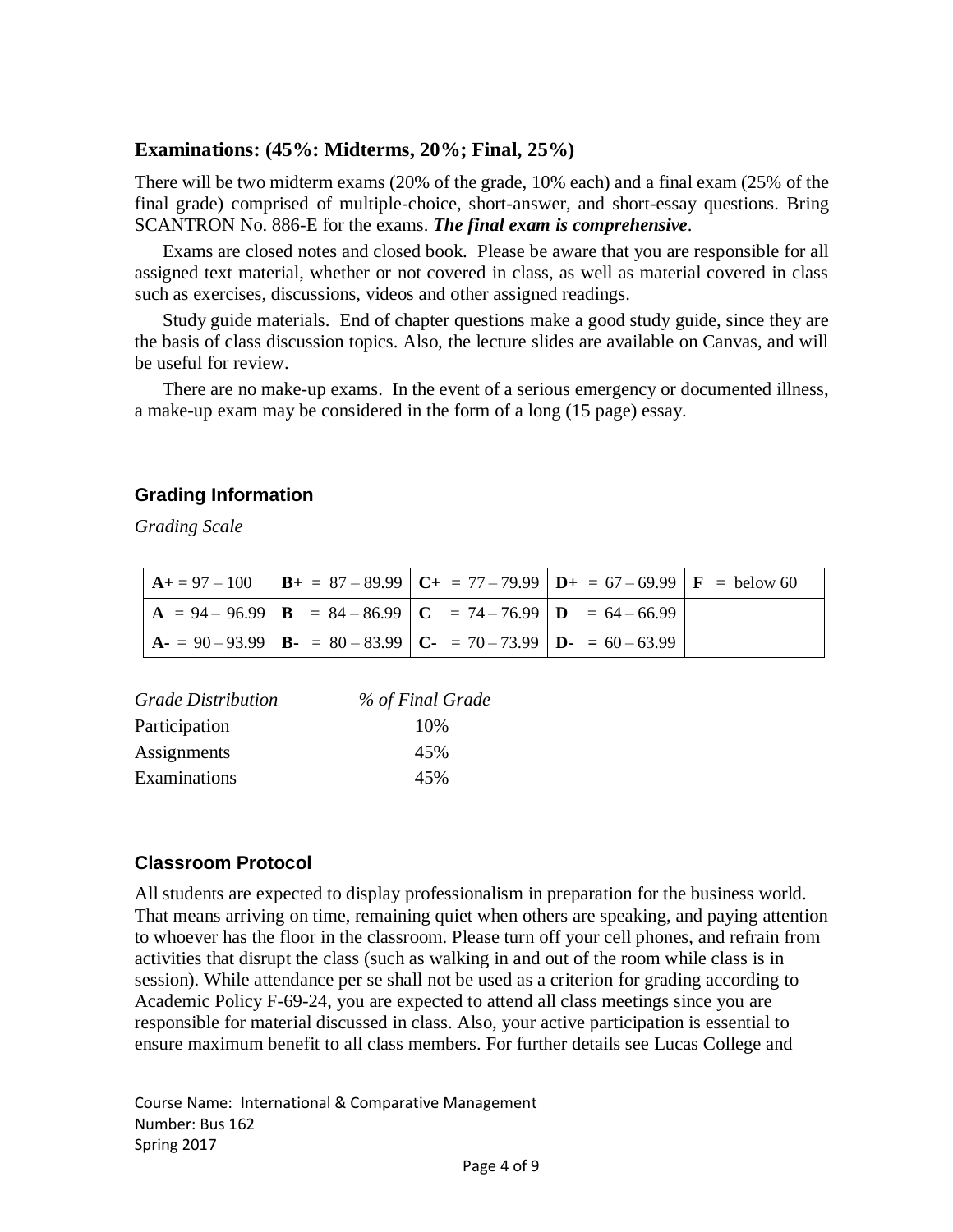Graduate School of Business: Program Goals and Class room policy <http://www.sjsu.edu/cob/Students/policies/index.html>

## **University Policies**

#### **Academic integrity**

Students should know the University's Academic Integrity Policy that is available at [http://www.sjsu.edu/senate/docs/F15-7.pdf.](http://www.sjsu.edu/senate/docs/F15-7.pdf) Your own commitment to learning, as evidenced by your enrollment at San Jose State University and the University's integrity policy, require you to be honest in all your academic course work. Faculty members are required to report all infractions to the office of Student Conduct and Ethical Development. The website for Student Conduct and Ethical Development is available at [http://www.sjsu.edu/studentconduct/.](http://www.sjsu.edu/studentconduct/) Instances of academic dishonesty will not be tolerated. Cheating on exams or plagiarism (presenting the work of another as your own, or the use of another person's ideas without giving proper credit) will result in a failing grade and sanctions by the University.

For this class, all assignments are to be completed by the individual student unless otherwise specified. If you would like to include in your assignment any material you have submitted, or plan to submit for another class, please note that SJSU's Academic Policy F06-1 requires approval of instructors.

#### **Consent for Recording of Class and Public Sharing of Instructor Material**

[University Policy S12-7,](http://www.sjsu.edu/senate/docs/S12-7.pdf) http://www.sjsu.edu/senate/docs/S12-7.pdf, requires students to obtain instructor's permission to record the course. S12-7 states:

- "Common courtesy and professional behavior dictate that you notify someone when you are recording him/her. You must obtain the instructor's permission to make audio or video recordings in this class. Such permission allows the recordings to be used for your private, study purposes only. The recordings are the intellectual property of the instructor; you have not been given any rights to reproduce or distribute the material."
- "Course material developed by the instructor is the intellectual property of the instructor and cannot be shared publicly without his/her approval. You may not publicly share or upload instructor generated material for this course such as exam questions, lecture notes, or homework solutions without instructor consent." In classes where active participation of students or guests may be on the recording, permission of those students or guests should be obtained as well.

## **Campus Policy in Compliance with the American Disabilities Act**

If you need course adaptations or accommodations because of a disability, or if you need to make special arrangements in case the building must be evacuated, please make an appointment with me as soon as possible, or see me during office hours. Presidential Directive 97-03 requires that students with disabilities requesting accommodations must register with the DRC (Disability Resource Center) to establish a record of their disability.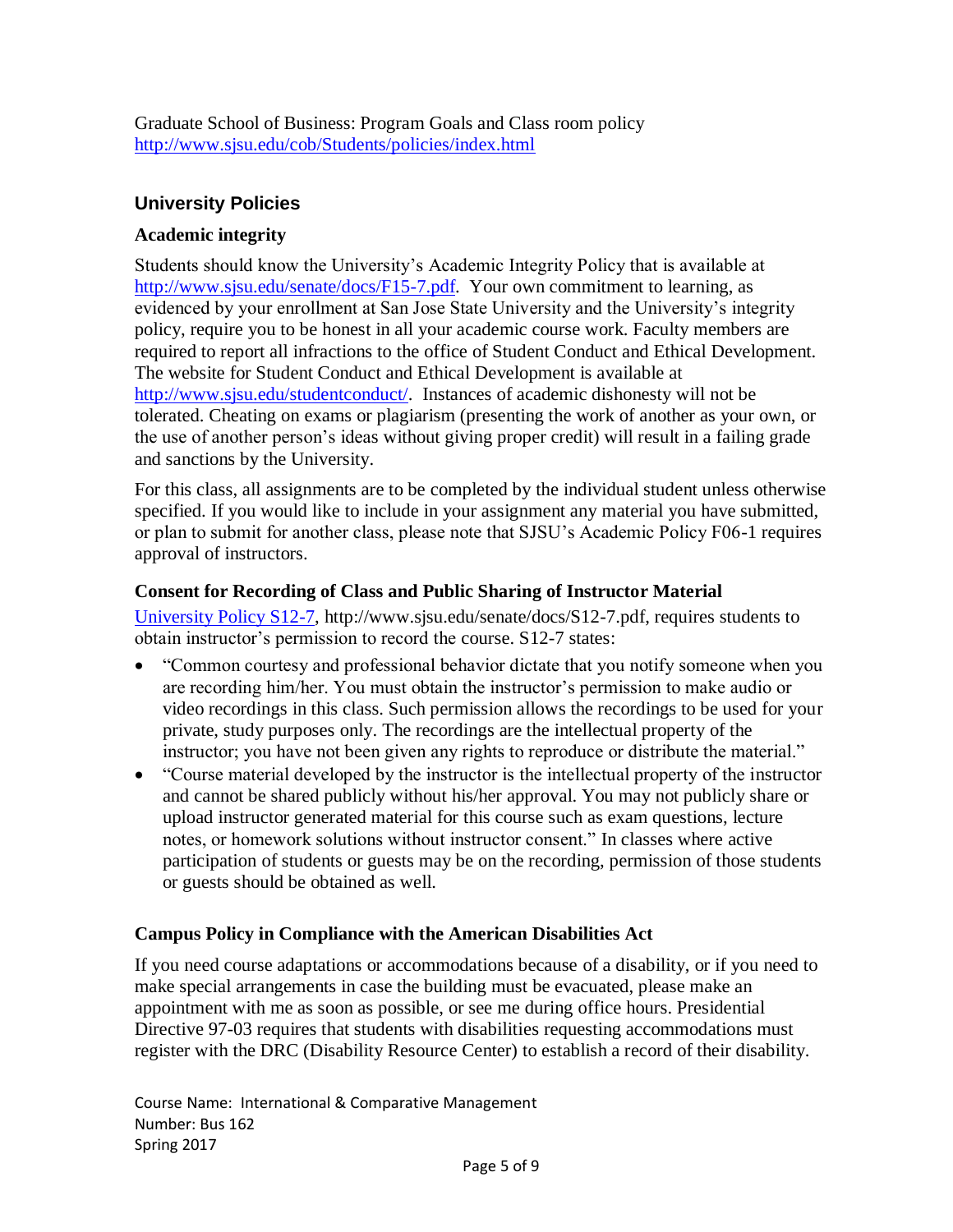## **Student Technology Resources**

Computer labs for student use are available in the Academic Success Center located on the 1<sup>st</sup> floor of Clark Hall and on the 2<sup>nd</sup> floor of the Student Union. Additional computer labs may be available in your department/college. Computers are also available in the Martin Luther King Library. A wide variety of audio-visual equipment is available for student checkout from Media Services located in IRC 112. These items include digital and VHS camcorders, VHS and Beta video players, 16 mm, slide, overhead, DVD, CD, and audiotape players, sound systems, wireless microphones, projection screens and monitors.

# **Peer Connections**

Peer Connections, located in Room 600 in the Student Services Center, offers free tutoring, mentoring and workshops. It is designed to assist students in the development of their full academic potential and to motivate them to become self-directed learners. The Peer Connections website is located at [http://peerconnections.sjsu.edu.](http://peerconnections.sjsu.edu/)

# **SJSU Writing Center**

The SJSU Writing Center is located in Room 126 in Clark Hall. It is staffed by professional instructors and upper-division or graduate-level writing specialists from each of the seven SJSU colleges. Our writing specialists have met a rigorous GPA requirement, and they are well trained to assist all students at all levels within all disciplines to become better writers. The Writing Center website is located at<http://www.sjsu.edu/writingcenter/>

# **Dropping and Adding**

Students are responsible for understanding the policies and procedures about add/drops, academic renewal, etc. Information on add/drops are available at http://www.sjsu.edu/advising/faq/#add Information about late drop is available at http://www.sjsu.edu/aars/policies/latedrops/**.** Students should be aware of the current deadlines and penalties for adding and dropping classes.

# **College of Business Policies**

To ensure that every student, current and future, who takes courses in the Boccardo Business Center has the opportunity to experience an environment that is safe, attractive, and otherwise conducive to learning, the Lucas College and Graduate School of Business at San José State has established the following policies:

#### **Eating**:

Eating and drinking (except water) are prohibited in the Boccardo Business Center. Students with food will be asked to leave the building. Students who disrupt the course by eating and do not leave the building will be referred to the Judicial Affairs Officer of the University.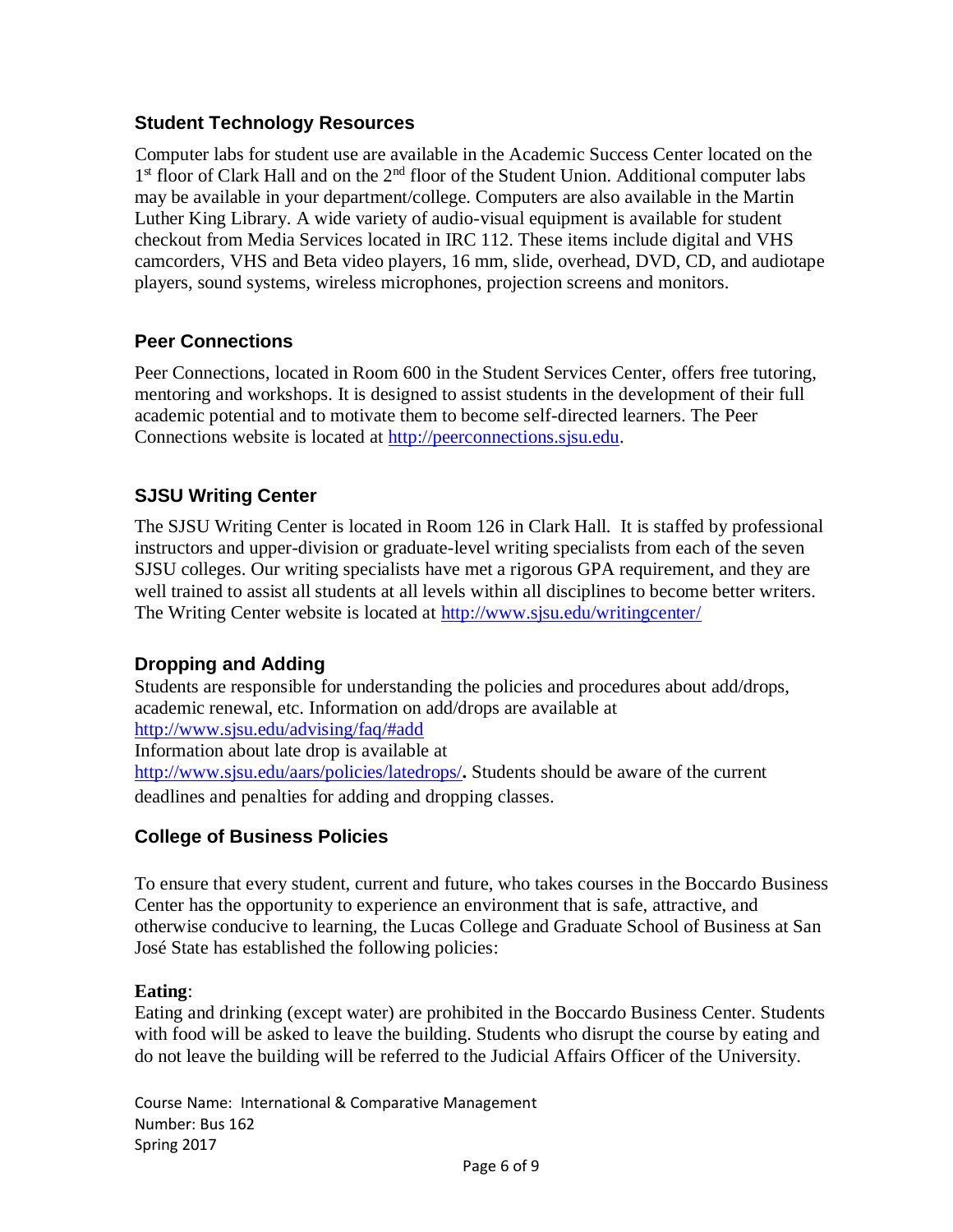#### **Cell Phones**:

Students will turn their cell phones off or put them on vibrate mode while in class. They will not answer their phones in class. Students whose phones disrupt the course and do not stop when requested by the instructor will be referred to the Judicial Affairs Officer of the University.

#### **Computer Use**:

In the classroom, faculty allow students to use computers only for class-related activities. These include activities such as taking notes on the lecture underway, following the lecture on Web-based PowerPoint slides that the instructor has posted, and finding Web sites to which the instructor directs students at the time of the lecture. Students who use their computers for other activities or who abuse the equipment in any way, at a minimum, will be asked to leave the class and will lose participation points for the day, and, at a maximum, will be referred to the Judicial Affairs Officer of the University for disrupting the course. (Such referral can lead to suspension from the University.) Students are urged to report to their instructors computer use that they regard as inappropriate (i.e., used for activities that are not class related).

#### **Academic Honesty**:

Faculty will make every reasonable effort to foster honest academic conduct in their courses. They will secure examinations and their answers so that students cannot have prior access to them and proctor examinations to prevent students from copying or exchanging information. They will be on the alert for plagiarism. Faculty will provide additional information, ideally on the green sheet, about other unacceptable procedures in class work and examinations. Students who are caught cheating will be reported to the Judicial Affairs Officer of the University, as prescribed by Academic Senate Policy S04-12.

#### **Lucas College and Graduate School of Business**

**Mission:** We are the institution of opportunity in Silicon Valley, educating future leaders through experiential learning and character development in a global business community and by conducting research that contributes to business theory, practice and education.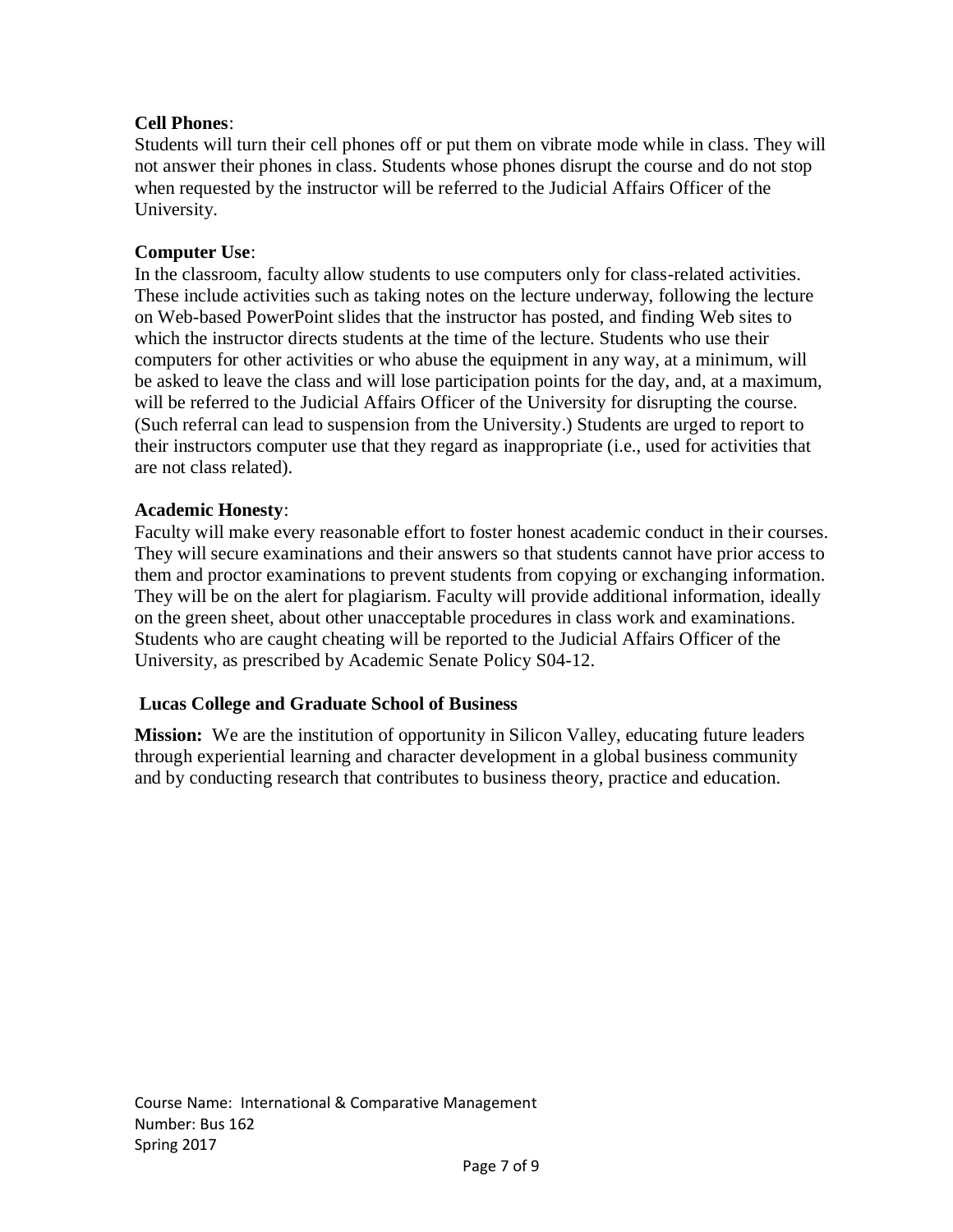# **Bus 162-03 / International & Comparative Management, Spring 2017 Course Schedule**

| Week                    | <b>Dates</b>      | <b>Topic/Activity</b>                                      | <b>Readings/Assignments</b>                                                                                     |
|-------------------------|-------------------|------------------------------------------------------------|-----------------------------------------------------------------------------------------------------------------|
| 1                       | Jan 26            | Introduction to the Course                                 | LD, Chapter 1                                                                                                   |
| $\overline{2}$          | <b>Jan 31</b>     | Regional/Country Team Formation                            | LD, Chapter 1                                                                                                   |
| $\overline{2}$          | Feb 02            | <b>Global Management Environment</b>                       | LD, Chapter 2; Reading: 'The Big Data<br>Dump'                                                                  |
| 3                       | Feb 07            | <b>Global Security &amp; Political Risk</b>                | LD, Chapter 10                                                                                                  |
| 3                       | Feb 09            | Ethics, Social Responsibility & Sustainability             | LD, Chapter 3                                                                                                   |
| 4                       | Feb 14            | Ethical Dilemmas in International Management               | LD, Chapter 3, p. 86 'Saudi Arabia';<br>Reading: 'Getting Medicine to Bosnia';<br>Foreign Corrupt Practices Act |
| 4                       | Feb 16            | Midterm Exam 1                                             | LD, Chapters 1, 2, 3, $10 +$ Readings                                                                           |
| 5                       | Feb 21            | The Meaning of Culture;<br>Simulation: 'Barnga'            | LD, Chapter 4                                                                                                   |
| 5                       | Feb 23            | Dimensions of Culture                                      | LD, Chapter 4                                                                                                   |
| $6\phantom{1}$          | Feb 28            | <b>Cultural Clusters;</b><br>Exercise: A Jumping-Off Place | LD, Chapter 4                                                                                                   |
| 6                       | Mar <sub>02</sub> | Managing across Cultures;<br>Convergence/Divergence Debate | LD, Chapter 5; Reading: Ralston et al.,<br>'Impact of Culture & Ideology'                                       |
| $\overline{\mathbf{z}}$ | Mar 07            | Culture, Teams & the Organization                          | LD, Chapter 6; Reading: Molinsky,<br>'Cultural Differences'                                                     |
| 7                       | Mar <sub>09</sub> | <b>Culture and Strategy</b>                                | LD, Chapter 8; Readings/Cases: Euro<br>Disneyland; Beyond Tokyo: Disney's<br>Expansion in Asia (LD, pp 250-263) |
| 8                       | Mar 14            | <b>Regional Team Consultations</b>                         | Bring draft Regional Team Report to<br>class                                                                    |

*The schedule is subject to change with fair notice through MySJSU*